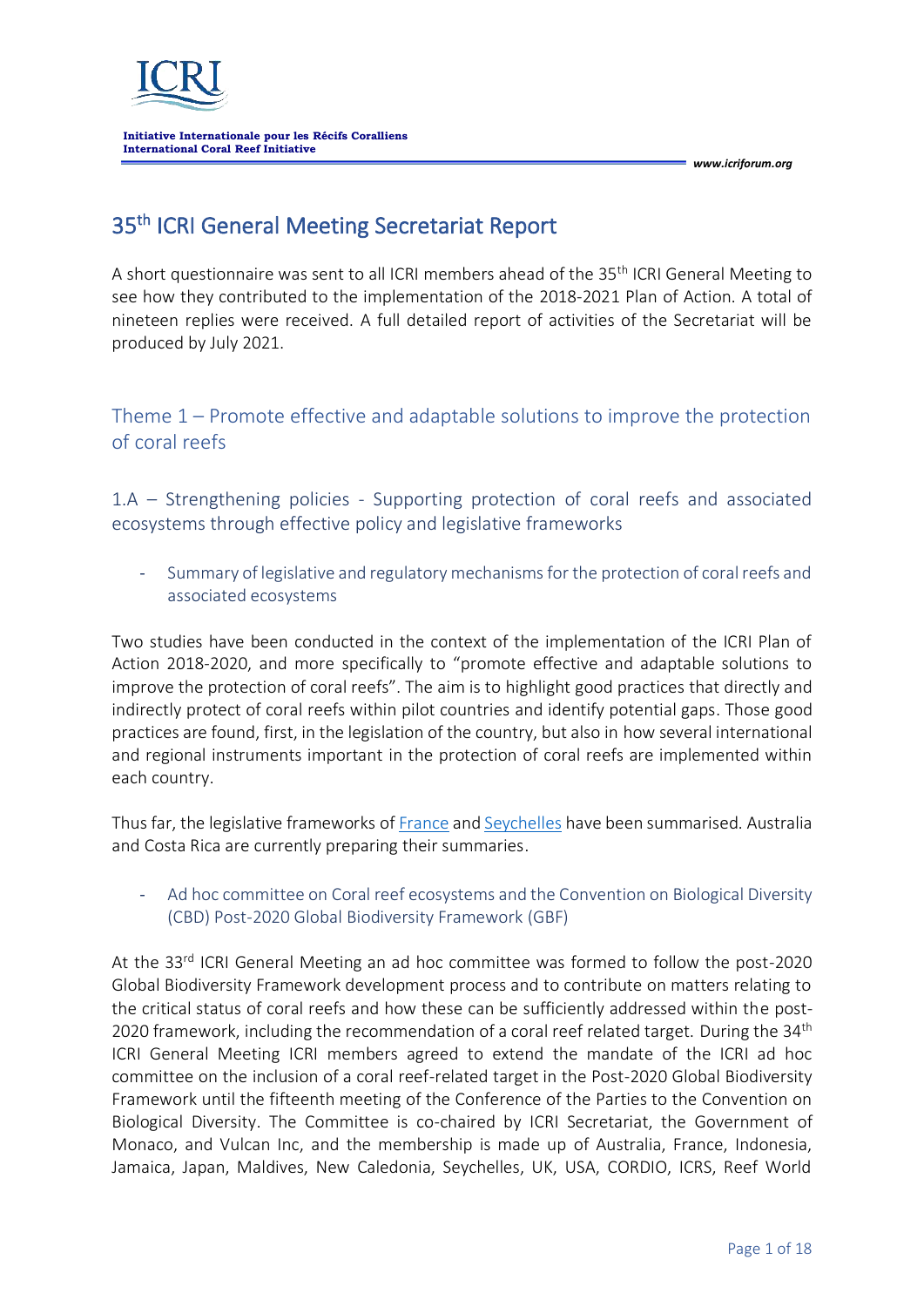

*www.icriforum.org*

Foundation, SPREP, UN Environment, UNEP-WCMC, Vulcan Inc., Wildlife Conservation Society, World Resources Institute, WWF International.

As part of continuing this work, in May 2020 a Recommendation for the inclusion of coral reefs and related ecosystems within the CBD Post-2020 Global Biodiversity Framework was put to the members and adopted virtually for the first time in ICRI history. The Recommendation includes a set of clear indicators that measure the health, integrity and function of coral reefs including live coral cover, coral reef extent, fish abundance, and coral reefs that are under some form of area-based management. Through the Recommendation, CBD Parties are strongly encouraged to prioritise coral reefs by including clear, specific and actionable indicators in the Global Biodiversity Framework, which will inform interventions aimed at improving reef integrity, quality and function. As it stands, five of the six indicators have been adopted into the draft framework.

Communication and advocacy relating to the Recommendation falls under [Terms of Reference](https://www.icriforum.org/terms-of-reference-for-the-ad-hoc-committee-on-developing-a-recommendation-for-a-post-2020-coral-reef-target/)  [3 of the Post-2020 Ad Hoc Committee,](https://www.icriforum.org/terms-of-reference-for-the-ad-hoc-committee-on-developing-a-recommendation-for-a-post-2020-coral-reef-target/) as such a communications group was established that sits within the ICRI Ad Hoc Committee and is open to ICRI members. Members of the group include United Nations Environment Programme, Vulcan Inc., Reef-World Foundation, WWF, Wildlife Conservation Society and most recently IUCN. To continue the work in promoting the Recommendation, a number of resources have been produced:

- A promotional video
- Two infographics, one that illustrates the value of coral reefs globally and one that describes the recommended indicators (which have been translated into Spanish, Portuguese, Persian, French and Indonesian)
- Translation of the Recommendation and Recommendation Summary into French, Spanish, Arabic and Bahasa
- Twenty individuals have also lent their voices of support, which have been converted into quote cards.

All of these materials have been widely shared across social media. A number of articles have been written in support of the Recommendation. To ensure access to all of this information a section on the ICRI website has been dedicated to the work being done by both the Ad hoc Committee and the communications team (www.coralpost2020.org).

For more information, consult the Ad Hoc Committee report (reporting against the terms of reference established at the inception of the ad hoc committee).

1.C – Support reef resilience at the local, regional and global scale

- Ad hoc committee on Resilience Based Management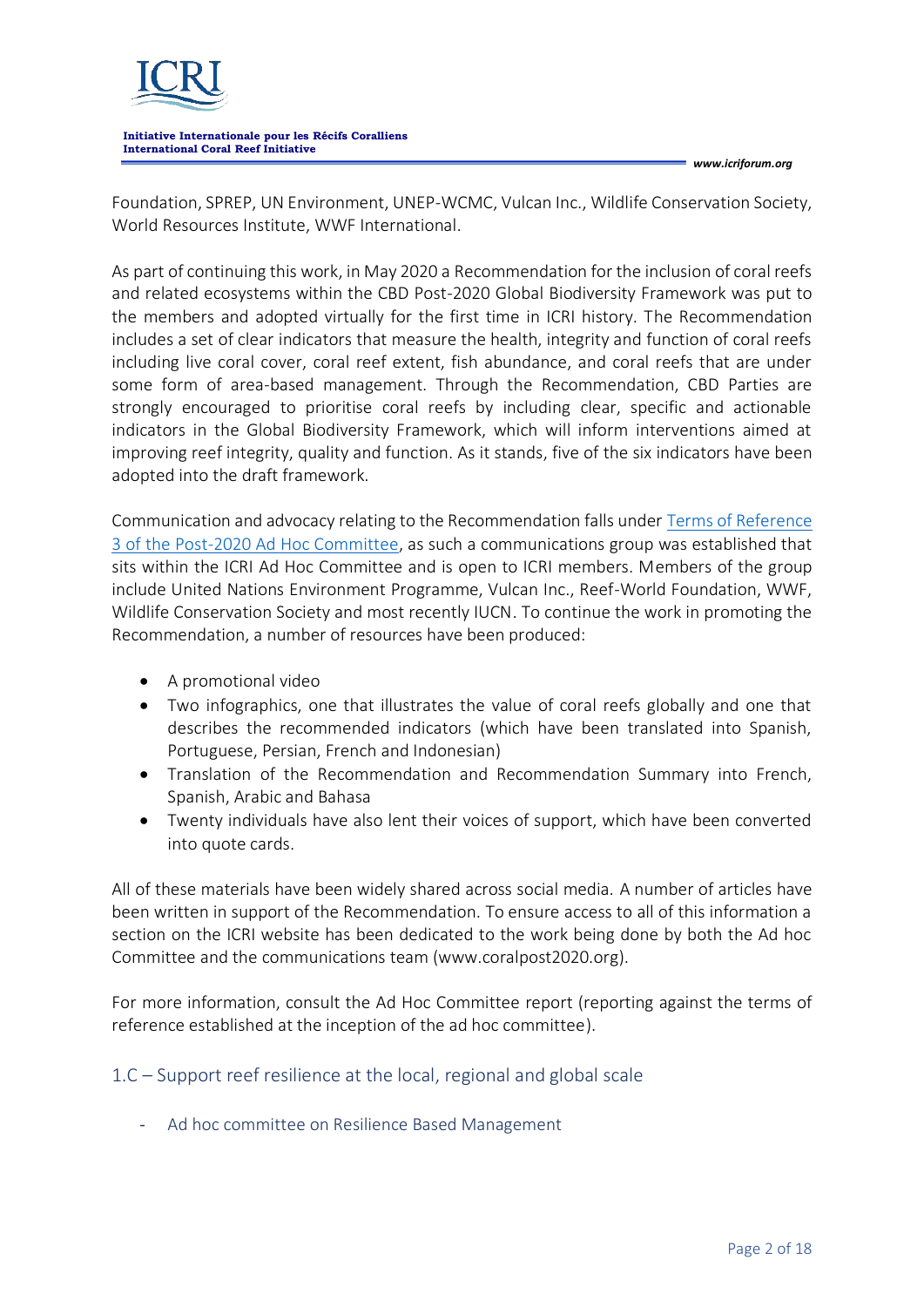

*www.icriforum.org*

At the 34th ICRI General Meeting a side event on resilience-based management, entitled [Managing for Resilience,](https://www.icriforum.org/events/34th-icri-general-meeting/) was held by the Great Barrier Reef Marine Park Authority, together with The Nature Conservancy and the Great Barrier Reef Foundation. Following the event, an Ad hoc committee on Resilience Based Management (RBM) was formed, chaired by Australia. The membership is made up of representatives from USA, Australia, UN Environment, ICRS, The Nature Conservancy, Wildlife Conservation Society, Reef World Foundation, Great Barrier Reef Foundation, CTI-CFF, Coral Cay Conservation and Coral Reef Alliance.

On the 21<sup>st</sup> January 2021 a questionnaire was sent to all ICRI members (with a reply deadline of 19<sup>th</sup> February) with the aim of identifying members' needs and priorities.

Considering the positive feedback received in relation to the hub on Reef Restoration, there are now plans for the integration of a RBM hub on the ICRI website. In the ICRI member questionnaire sent to members in place of the member report, 42% of responses stated a hub on RBM would be a beneficial addition to the website.

1.D - Promote leading practice reef restoration mechanisms by facilitating partnerships, investment and capacity building among ICRI members

- *Ad Hoc Committee on Reef Restoration*

During the 33<sup>rd</sup> ICRI General Meeting an Ad Hoc Committee on Reef Restoration was created in response to disturbances affecting coral reefs, in particular thermal stress-induced global mass coral bleaching events and the current climate forecasts predicting that sea temperatures will exceed the thermal tolerances of corals. The committee is chaired by Ian Mcleod, James Cook University and David Souter, Australian Institute of Marine Science. Following the approval of resolution to extend the work at the 34<sup>th</sup> ICRI General Meeting, the Ad hoc Committee has continued to work on ensuring best practices are promoted.

## - *Mapping the funding landscape for coral reef restoration efforts*

A new study on 'Mapping the funding landscape for coral reef restoration efforts', targeted at governments, international development agencies and funding bodies is currently being prepared by the ICRI Secretariat. The study aims to:

- o Understand the type of investments made for coral reef restoration between 2015 to 2020, and how funding varied across regions, sectors, and/or type of restoration projects,
- o If possible, identify links (or lack of) between funding and success indicators
- o Identify specific funding gaps and needs and draw accurate recommendations for future commitments and investments.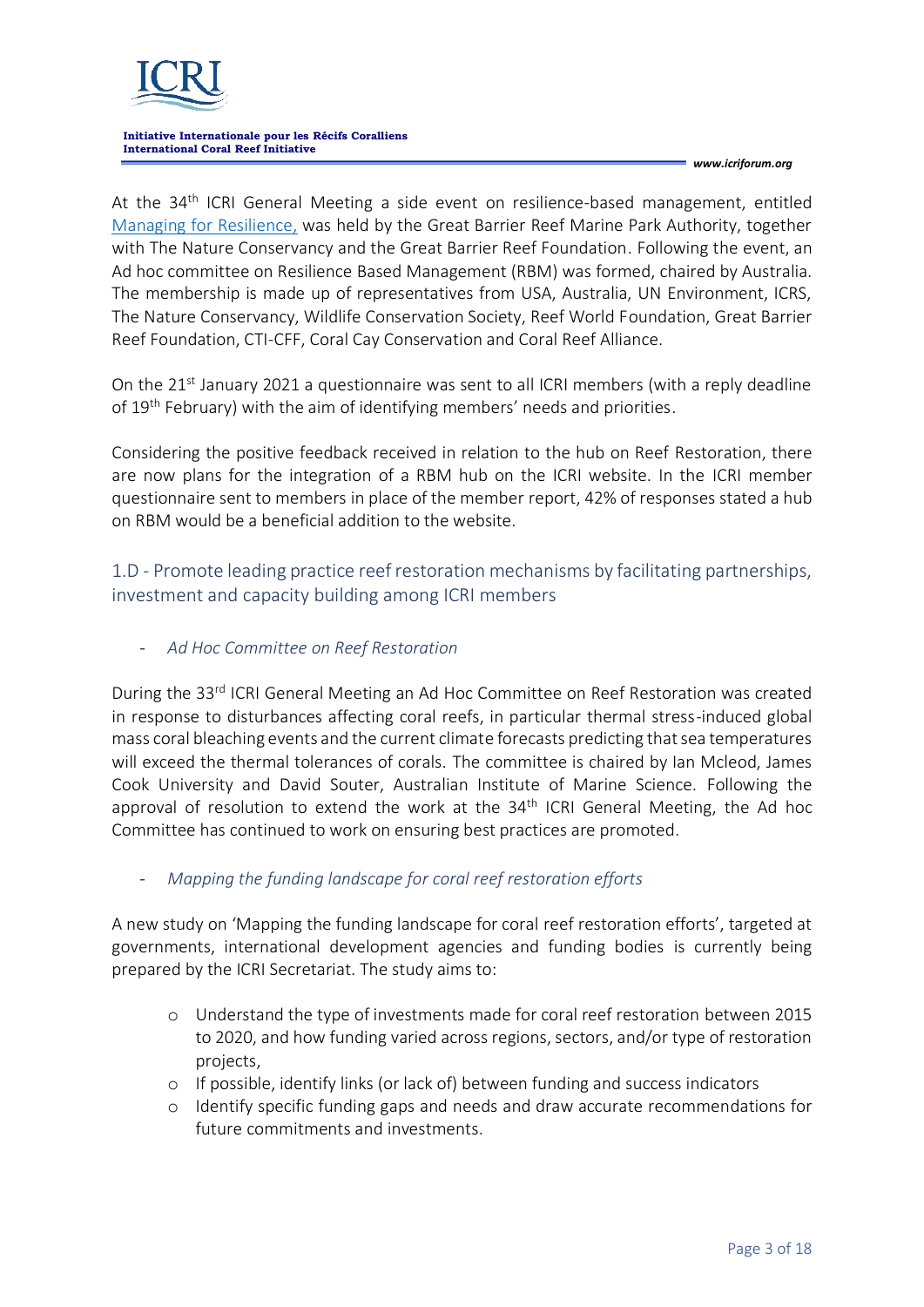

### - *[Restoration Hub](https://www.icriforum.org/restoration/)*

In November 2020, in view of the growing interest in restoration and the development of many new initiatives and projects, a Restoration Hub was created on the ICRI website. This space has been designed in a way to share:

- o Restoration guidelines
- o Activities related to restoration
- o Restoration in related ecosystems
- o The latest related news
- o UN Decade on Ecosystem Restoration
- *Coral Restoration Database*

In January of 2021, the Coral Restoration Database was moved to the ICRI website. The database was developed by the team at James Cook University after synthesising the available knowledge of coral restoration methods in a review paper (published January 2020), incorporating data from the peer-reviewed scientific literature and relevant grey literature, and finalising a survey of coral restoration practitioners.

- *Publications*

### [A technical guide to mangrove restoration](https://www.icriforum.org/a-technical-guide-to-mangrove-restoration/)

The French Tropical Wetlands Network produced a technical guide on mangrove restoration, which provides a summary of key elements that should be considered in any mangrove restoration project, based on a review of available literature and practices around the world. The translation of this report from French to English was funded by ICRI.

### [Coral reef restoration as a strategy to improve ecosystem services](https://www.icriforum.org/wp-content/uploads/2021/01/Hein-et-al.-2020_UNEP-report-1.pdf)

This document produced jointly by ICRI and UNEP with assistance from the Ad hoc Committee on Reef Restoration. The guide presents an overview of the best- available knowledge in the field and provides realistic recommendations for the use of restoration as a management strategy for coral reefs to assist managers, practitioners, policy makers, and funding agencies to make informed decisions. Whilst not designed to reduce climate impacts, coral reef restoration can be a useful tool to support resilience, especially at local scales where coral recruitment is limited, and disturbances can be mitigated. Ongoing investment in coral reef restoration research and development globally will improve the scale and cost-efficiency of the methods currently applied.

To promote the guide a [webinar](https://reefresilience.org/restoration-report/) was held on January  $19<sup>th</sup>$  in conjunction with the Reef Resilience Network.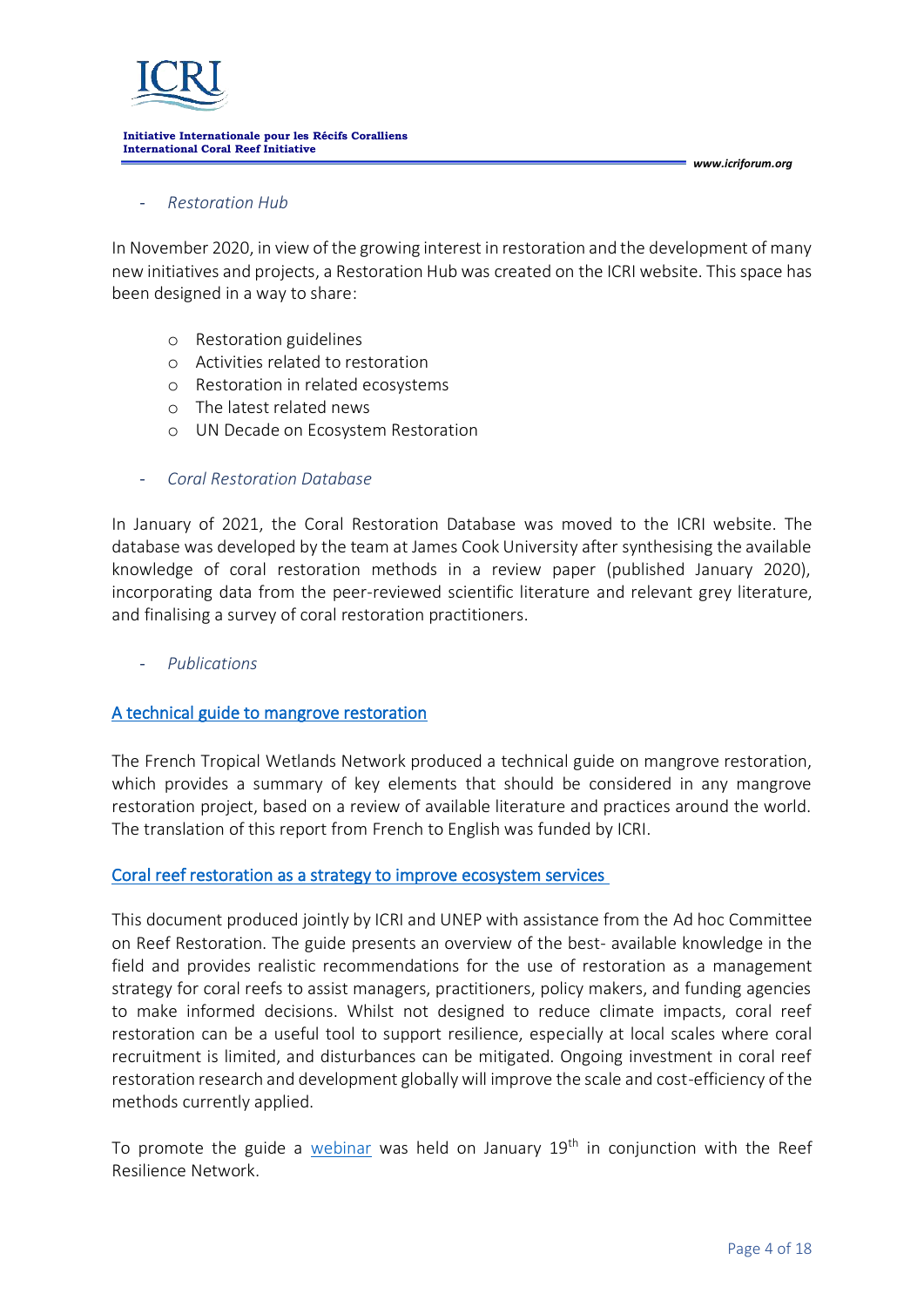

## Theme 2 – Understand the trends of coral reefs

## Update on the Global Coral Reef Monitoring Network: Status of Coral Reefs of the World

### Data collation and analysis

The data collation and homogenisation process was completed in March 2020. The process yielded 195 coral reef monitoring datasets from 75 of the 88 coral reef bearing nations of the world. The resulting global data set had almost 2 million individual observations of the condition of corals reefs worldwide. This is an impressive achievement and is testament to the broader GCRMN community who have willingly contributed to generating and extraordinary global dataset.

Primary analysis of this global data set is also complete. Analyses focussed on modelling status of and trends in the cover of hard coral and algae at sub-regional, regional and global scales. Outputs of these analyses have been incorporated into a draft results chapter for the Status Report and used to develop a common template for each of the 10 GCRMN regional chapters of the report.

### Draft report

The structure of the report has been discussed and agreed by the GCRMN Steering Committee and consists of two halves. The first half presents the results of analyses of the global dataset and is focused on the status and trends of coral reefs at a global scale, while the second half describes the condition of coral reefs within each of the 10 GCRMN regions at the scale of the entire region and at smaller sub-regional scales. In addition to the primary chapters, more than a dozen issues/topics (e.g., mass coral bleaching and marine heatwaves, ocean acidification, policy and management solutions) will be highlighted in specific boxes throughout the report.

Each of the global chapters are currently in draft form and are being reviewed prior to finalisation and peer review. All draft regional chapters have been circulated to GCRMN Regional Coordinators to seek local expert input into the drafts. Local expert knowledge is essential to validate the results of statistical analyses and assist with the identification of primary drivers responsible for the status of and trends in coral reef condition within each region. Several regional chapters have been or are very close to complete, but others require additional work. Most of the highlights boxes have been drafted and are currently being reviewed. The Executive Summary of the report will be translated into several UN languages courtesy of UNEP. The core writing team is working toward finalising the report at the end of March.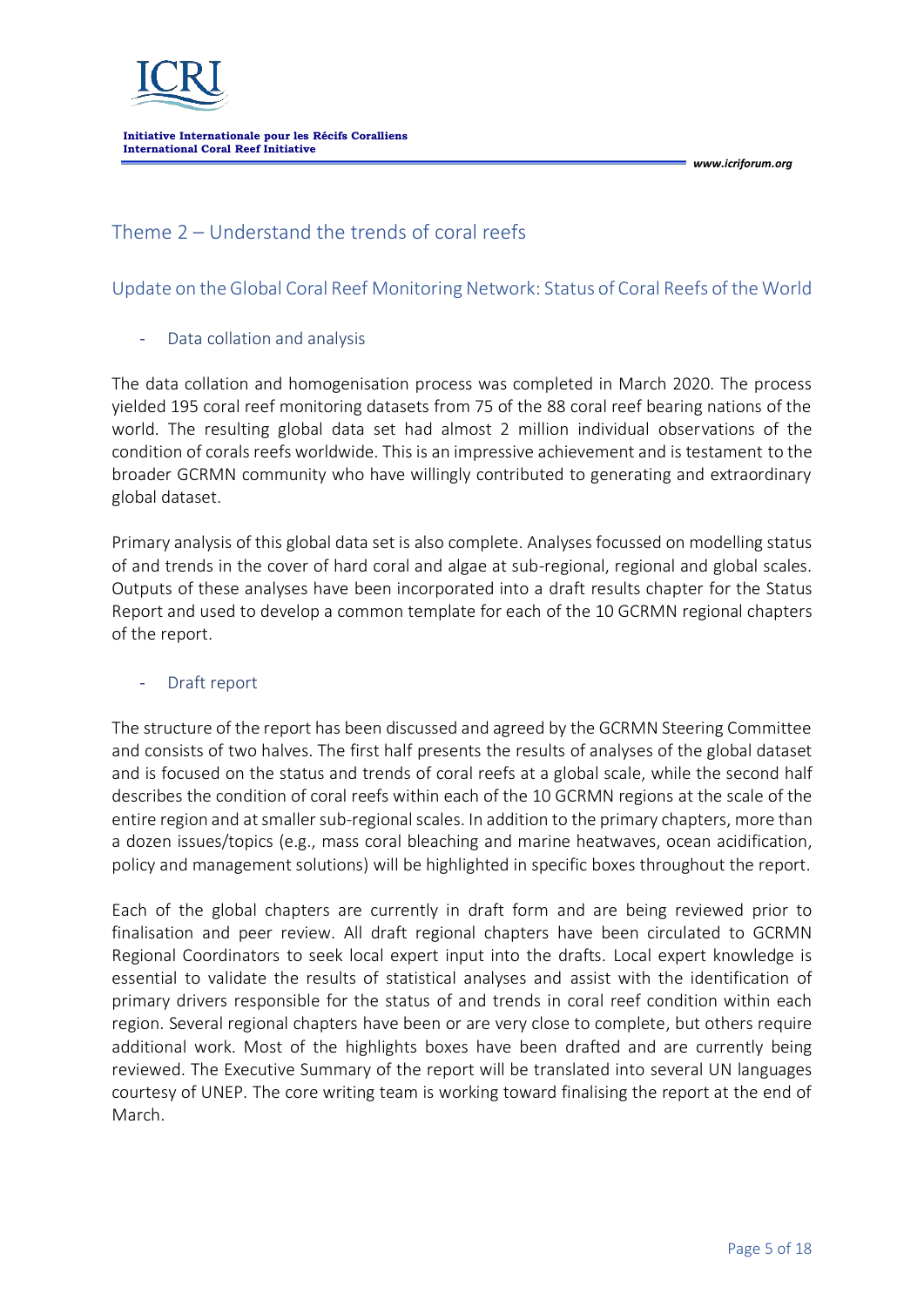

*www.icriforum.org*

### Launch of the report

The GCRMN Steering Committee had initially identified several high-level international events at which the GCRMN Status Report could be launched to ensure significant impact among the target audience. Owing to the global COVID-19 pandemic, all of these events have been either cancelled or postponed. The GCRMN Steering Committee has re-evaluated launch opportunities and, considering the changing nature of the international meeting landscape, it is most likely that an independent launch/webinar event will be the preferred approach. The GCRMN has been in discussion with the ICRI Secretariat, UNEP and Vulcan Inc to develop a broader communications strategy that will use different media to ensure that the report reaches a broader audience and has a longer 'shelf-life'. A suitable date will be determined in discussion with primary stakeholders and significant contributors to the report. In addition, a number of countries/organisations have expressed keen interest in being involved in the launch of the report or organising events associated with the report. These include Australia, Coral Cay Conservation, France, ICRS, Maldives, Myanmar, Reef-World Foundation, Thailand, UNEP, Vulcan and Wildlife Conservation Society.

### Capacity building

Unfortunately, opportunities to conduct on-ground capacity development activities during 2020 have been curtailed by the COVID-19 pandemic. However, once the GCRMN Status Report has been produced, and the world begins to emerge from the COVID-19 pandemic, the focus of the GCRMN will shift to capacity development across the network. To assist in targeting efforts, ICRI members were asked what the highest capacity building priorities were. Training in coral monitoring, data collection, analysis, management and sharing emerged as a priority among a number of ICRI members. This is consistent with experiences gained in developing the global data set for the GCRMN Status of Coral Reefs of the World report, which also identified a need to build greater capability and capacity for socio-economic monitoring of coral reefs. The GCRMN intends to establish task forces of experts to develop guidelines and protocols that can be implemented across the network to build capability and capacity in these areas.

## Theme 3 –Live Reef Food Fish Trade (LRFFT)

In accordance with theme 3 of the ICRI Plan of Action 2018-2021, an ICRI report on the Live Reef Food Fish Trade (LRFFT), focusing on groupers and the wild capture fisheries, which account for almost all the species in trade and a significant proportion of the volume entitled "Live Reef Food Fish Trade" Undervalued, Overfished and opportunities for change' was published and shared in 2019.

The report acknowledges that it has been twenty years since ICRI Partners set a goal to reduce adverse ecological and socio-economic impacts of trade in coral and coral reef species, eliminate unsustainable fishing practices and protect coral reefs and related ecosystems. The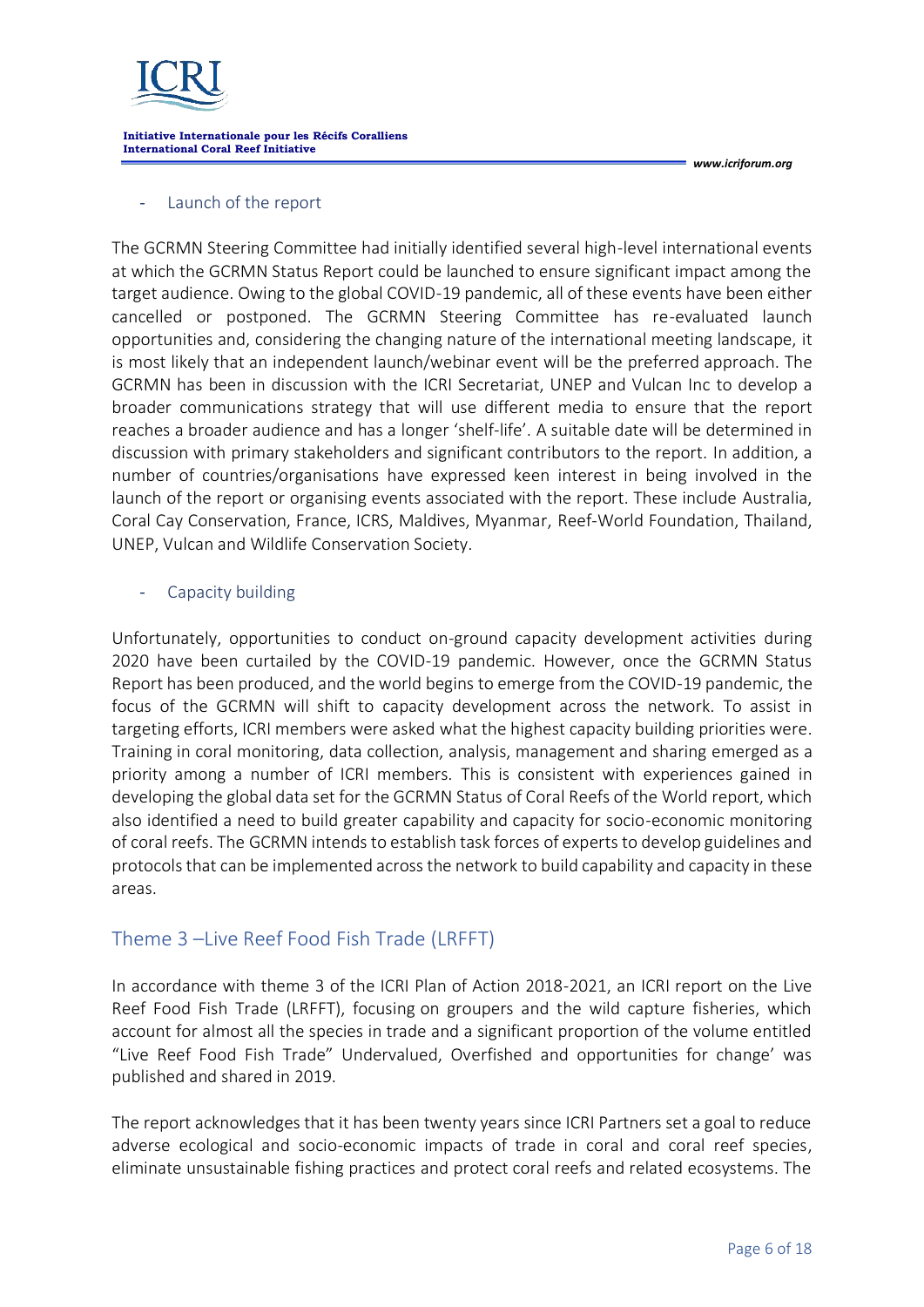

*www.icriforum.org*

report recognises the ongoing need to focus on sustainability in coral reef systems in general, and the LRFFT in particular, and arose as an initiative of the former Fishery Minister of Indonesia, Susi Pudjiastuti, with ICRI.

## Theme 4 - Help to reduce anthropogenic threats to coral reefs

- Noise Pollution

An ICRI report on the impact of anthropogenic noise pollution in coral reefs entitled "Legal and policy approaches at the national, regional and international level" details existing legislation for controlling/limiting anthropogenic noise in coral reef ecosystems, the many sources of noise pollution in the marine environment, and the legal responses needed to mitigate underwater noise pollution at national, regional and international levels. Alongside this publication an 'Information Paper' related to the impact of anthropogenic noise pollution in coral reefs was also produced. This report details existing policies and recommendations on legal frameworks and tools that must be enhanced or developed and the sources of both naturally occurring and anthropogenic noise sources respectively.

- Human health and the Ocean

On the occasion of the 1<sup>st</sup> International Symposium on Human Health and the Ocean, in a changing world, the Scientific Centre of Monaco and the International Coral Reef Society produced a brochure on ['Coral reefs and human health'](https://www.icriforum.org/wp-content/uploads/2020/11/Coral-reefs-human-health_DIGITAL-27Nov.pdf). The brochure describes how coral reef ecosystems can contribute to human health, and the importance of a healthy coral ecosystem.

## Communication

Within the responses from the questionnaire, members were asked what communication methods were most effective and if there were additional platforms should be explored. Their responses (table 1) showed that we are already utilising the most popular platforms and tools.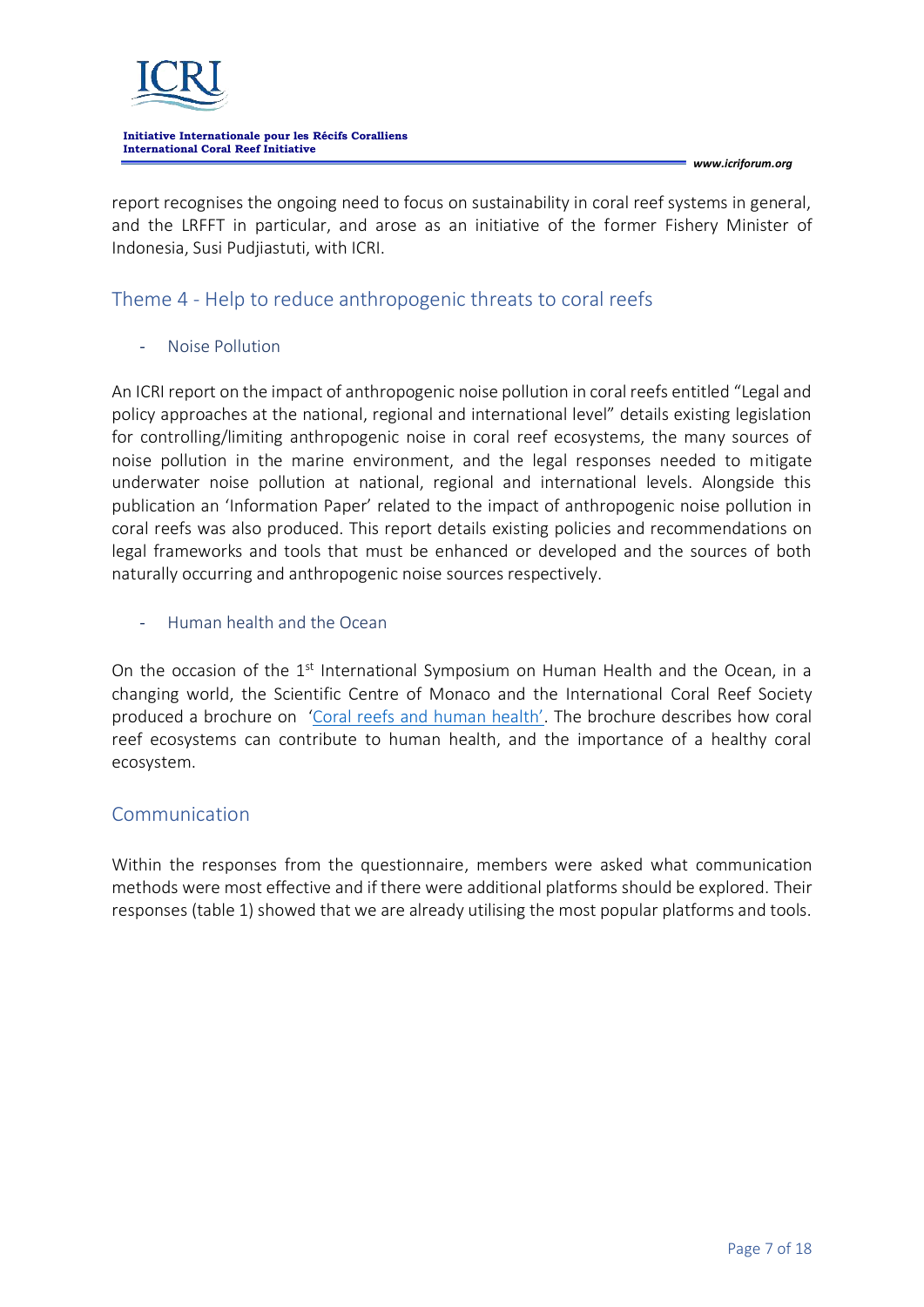

Communication platforms90 80 70 Percentage of members Percentage of members 60 50  $40$ 30 20 10  $\Omega$ Twitter Facebook LinkedIn Email ICRI website

*Table 1 - Communication platforms*

### - ICRI Website

The new and updated ICRI website was launched on the 22<sup>nd</sup> of May 2020. It has received rave reviews and continues to grow as an ever-evolving host for resources dedicated to coral reefs and related ecosystems.

### **Newsletters**

The ICRI newsletter continues to grow and be an invaluable communications tool, and counts close to 2500 subscribers, between January 2020 and December 2020 there were over 600 new subscribers. Since the last GM, nine newsletters have been sent out, not including numerous targeted campaigns to increase awareness about the Post-2020 work and the creation of the Restoration Hub.

- 20/01/2021 ICRI News [January 2021](http://us17.campaign-archive.com/?u=c6fd4c848938a68c967e5d257&id=9ed4868567)
- 30/11/2020 ICRI News [Reef Restoration Special Issue](http://us17.campaign-archive.com/?u=c6fd4c848938a68c967e5d257&id=7ab3e0bb96)
- 23/10/2020 ICRI News [October 2020](http://us17.campaign-archive.com/?u=c6fd4c848938a68c967e5d257&id=623936b1fc)
- 17/08/2020 ICRI News [August 2020](http://us17.campaign-archive.com/?u=c6fd4c848938a68c967e5d257&id=4e37287ae6)
- 15/06/2020 [ICRI News -](http://us17.campaign-archive.com/?u=c6fd4c848938a68c967e5d257&id=67e41011d4) June 2020
- 21/05/2020 [Coral reef ecosystems and the CBD Post-2020 Global Biodiversity Framework](http://us17.campaign-archive.com/?u=c6fd4c848938a68c967e5d257&id=f7208aff74)
- 22/04/2020 ICRI News [Earth Day issue](http://us17.campaign-archive.com/?u=c6fd4c848938a68c967e5d257&id=2566579004)
- 08/04/2020 [ICRI News -](http://us17.campaign-archive.com/?u=c6fd4c848938a68c967e5d257&id=f5570dd608) April 2020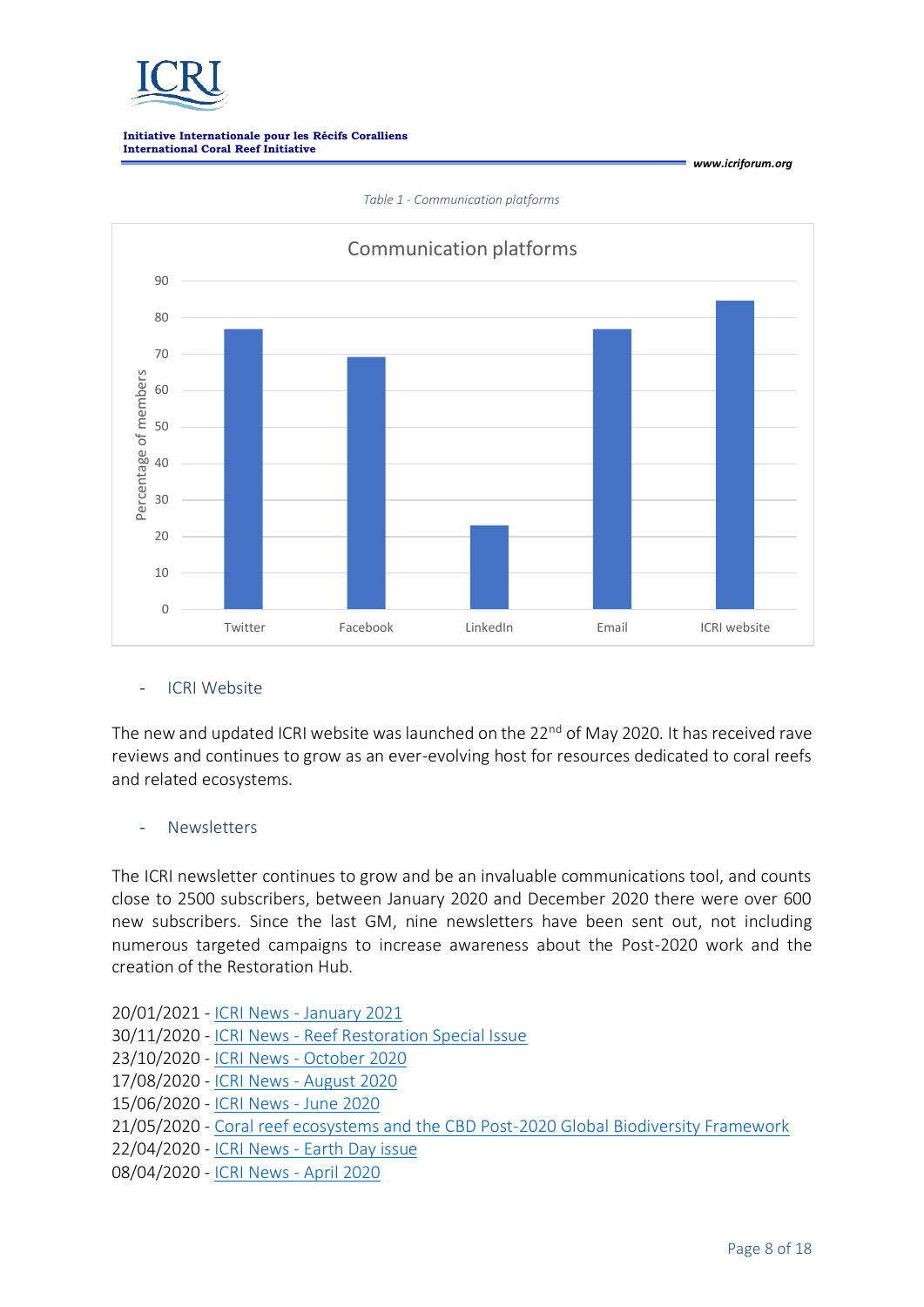

03/02/2020 - ICRI News - [February 2020](http://us17.campaign-archive.com/?u=c6fd4c848938a68c967e5d257&id=793cad8d30)

### **Twitter**

The ICRI twitter account has continued to grow over this past year, gaining over 750 new followers in 2020. This brings the total to 3411 followers keen to learn more about coral reefs and engage with ICRI.



*Table 2 – ICRI Twitter account stats*

### - Coral Heroes

ICRI was recognised as a 'Coral Hero' by NOAA's Coral Reef Conservation Program for their 20th Anniversary. ICRI proudly stands among the likes of Dr Ruth Gates, the Reef Resilience Network and the Gulf and Caribbean Fisheries Institute to name a few.

## Fostering partnerships / collaboration, including with private sector

### UN Decade on Ecosystem Restoration

ICRI has been nominated as a Supporting Partner of the UN Decade on Ecosystem Restoration. In this capacity, ICRI will promote and amplify the UN Decade and its activities, help strengthen restoration capacity and monitoring efforts, and support the coordination of UN Decade initiatives.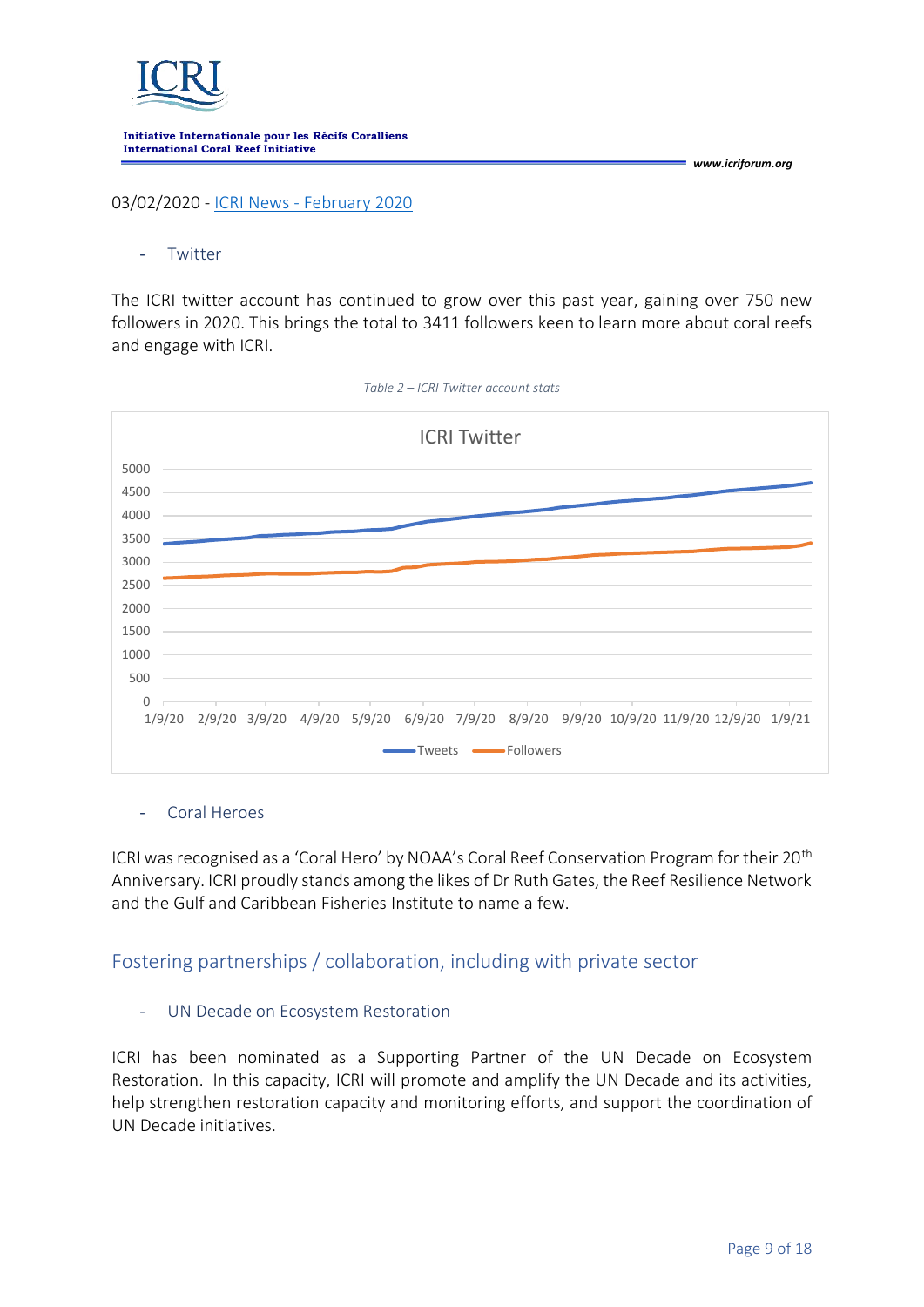

*www.icriforum.org*

Germany, Thailand, ICRS, Japan (via the Ad hoc Committee on Restoration), UNEP, COBSEA and Mars have all committed to taking part in the Decade on Restoration. Myanmar and Maldives have stated that although a decision has not yet been made, they are both likely too.

UN Decade of Ocean Science for Sustainable Development

Canada, Australia, South Africa, France, Myanmar, ICRS, Thailand, SPC, Japan, UNEP and COBSEA are all taking part in the Decade of Ocean Science in some capacity. The Maldives has yet to make a decision on whether they will take part.

- Uplink

ICRI partnered with the World Economic Forum and UpLink – a digital platform to crowdsource innovations to accelerate the SDGs – to launch the [second Ocean Solutions](https://www.icriforum.org/launch-of-the-uplink-ocean-solutions-sprint/)  [Sprint](https://www.icriforum.org/launch-of-the-uplink-ocean-solutions-sprint/) calling for solutions to restore, protect and invest in the ocean.

The coral winners are:

- [CHARM,](https://uplink.weforum.org/uplink/s/uplink-contribution/a012o00001OSlCGAA1/charm-the-coral-farming-robot) the innovative coral farming robot, combines scientific research with computer automation to reduce costs, save time, and grow resilient coral colonies at economies of scale.
- [Plant a Million Corals](https://uplink.weforum.org/uplink/s/uplink-contribution/a012o00001OSkNFAA1/plant-a-million-corals) and their adaptable, low-cost coral restoration units, can be deployed to not only increase coral growth but also to empower communities to take an active role in conservation.
- The "Global Coral Reef R&D Accelerator Platform", an initiative launched by G20

The G20 is a major custodian of warm-water and cold-water coral reefs, with about half of the world's tropical reefs located in the Economic Exclusive Zones of G20 members. The G20 considers coral reefs to be amongst the most valuable ecosystems on earth, harbouring incredible biodiversity, supporting livelihoods, and providing economic opportunities for at least 500 million people across the world. However, they are also amongst the ecosystems most vulnerable to unsustainable human activity, which causes coral reef decline through pollution, direct destruction, and ocean warming and acidification. Thanks to their significant economic and scientific capabilities, G20 members can play a vital role in preventing the grim predictions of a catastrophic loss of coral reefs from being realized if the current rate of coral reef loss continues. The G20 has proposed to establish a voluntary Global Coral Reef R&D Accelerator Platform to accelerate scientific knowledge and technology development in support of coral reef survival, conservation, resilience, adaptation and restoration. The initiative is targeted at addressing the most important knowledge gaps and will be placed in an overarching program design framework.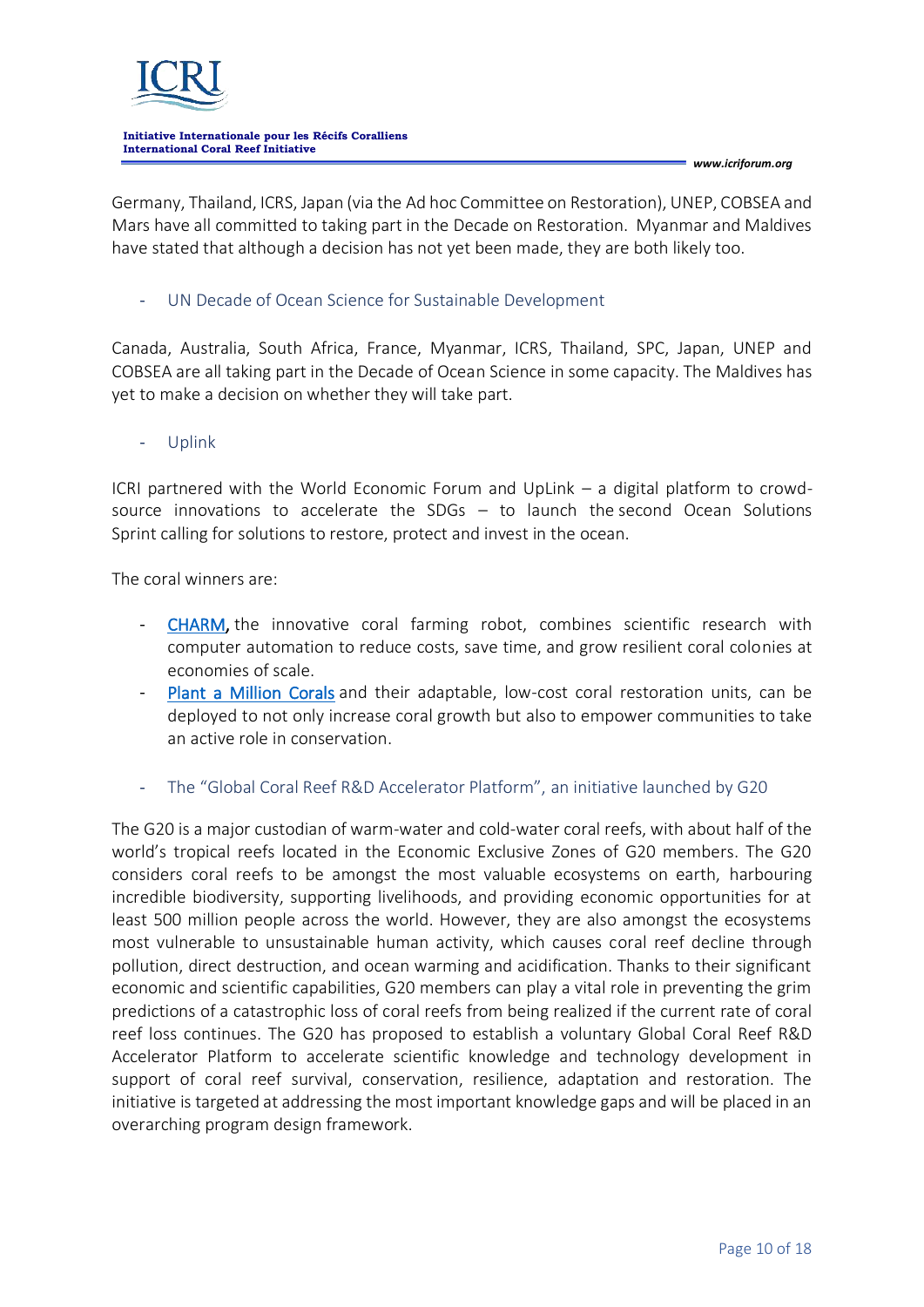

*www.icriforum.org*

This initiative encompasses both warm-water, tropical coral reefs, as well as those growing in deep, cold waters, which have also experienced losses and are also threatened by multiple human pressures.

The objective of this G20 initiative is to increase support for and complement existing national, regional, and international initiatives that are currently working on coral reef conservation, resilience, adaptation, and restoration. To achieve this objective, the G20 proposes the establishment of a Platform focused on accelerating international research and development to improve the survival, conservation, resilience, adaptation and restoration of both warm-water and deep, cold-water coral reefs.

The ICRI Secretariat was part of the discussions and attended several meetings. The ICRI Secretariat has been invited to join the "the Founding Committee Members". Noting that several G20 countries (see Annex 1) are also ICRI members, it would be important to have a consistent approach during the future developments of this initiative.

- Global Fund for Coral Reefs

In September of 2020, the Global Fund for Coral Reefs was launched. This first of its kind fund to protect coral reefs has been set up by a coalition of partners, including ICRI members Monaco, Vulcan Inc., UNDP and UNEP. The first Executive Board Meeting of the Global Fund for Coral Reefs (GFCR) was held the week of January 25<sup>th</sup>, and ICRI was invited and participated in it.

## 6th International Tropical Marine Ecosystems Management Symposium (ITMEMS)

The 6<sup>th</sup> ITMEMS was due to take place in April of 2020 in Indonesia, however due to the global spread of COVID-19, the symposium was postponed indefinitely. There has been work done to examine the possibility of hosting the event online, a decision has not yet been taken.

When ICRI members were asked whether they would be interested in taking part in a meeting in April 2021, the responses were overwhelmingly that it would be dependent on the global COVID-19 situation. If there is still a risk of COVID-19 there is support from members for a virtual event.

### Governance

Since the start of the Australia, Monaco, Indonesia co-chairmanship, ICRI is proud to have welcomed eleven new members (this does not include the applications received from the European Commission, Mote Marine Laboratory and Aquarium and Coral Restoration Consortium to be determined at the 35<sup>th</sup> GM): [Canada,](https://www.icriforum.org/members/canada/) [Coral Triangle Center,](https://www.icriforum.org/members/coral-triangle-center/) Coral Triangle [Initiative on Coral Reefs, Fisheries, and Food Security \(CTI-CFF\),](https://www.icriforum.org/members/coral-triangle-initiative-for-coral-reefs-fisheries-and-food-security-cti-cff/) [Encounter Edu,](https://www.icriforum.org/members/encounter-edu/) [Germany,](https://www.icriforum.org/members/germany/)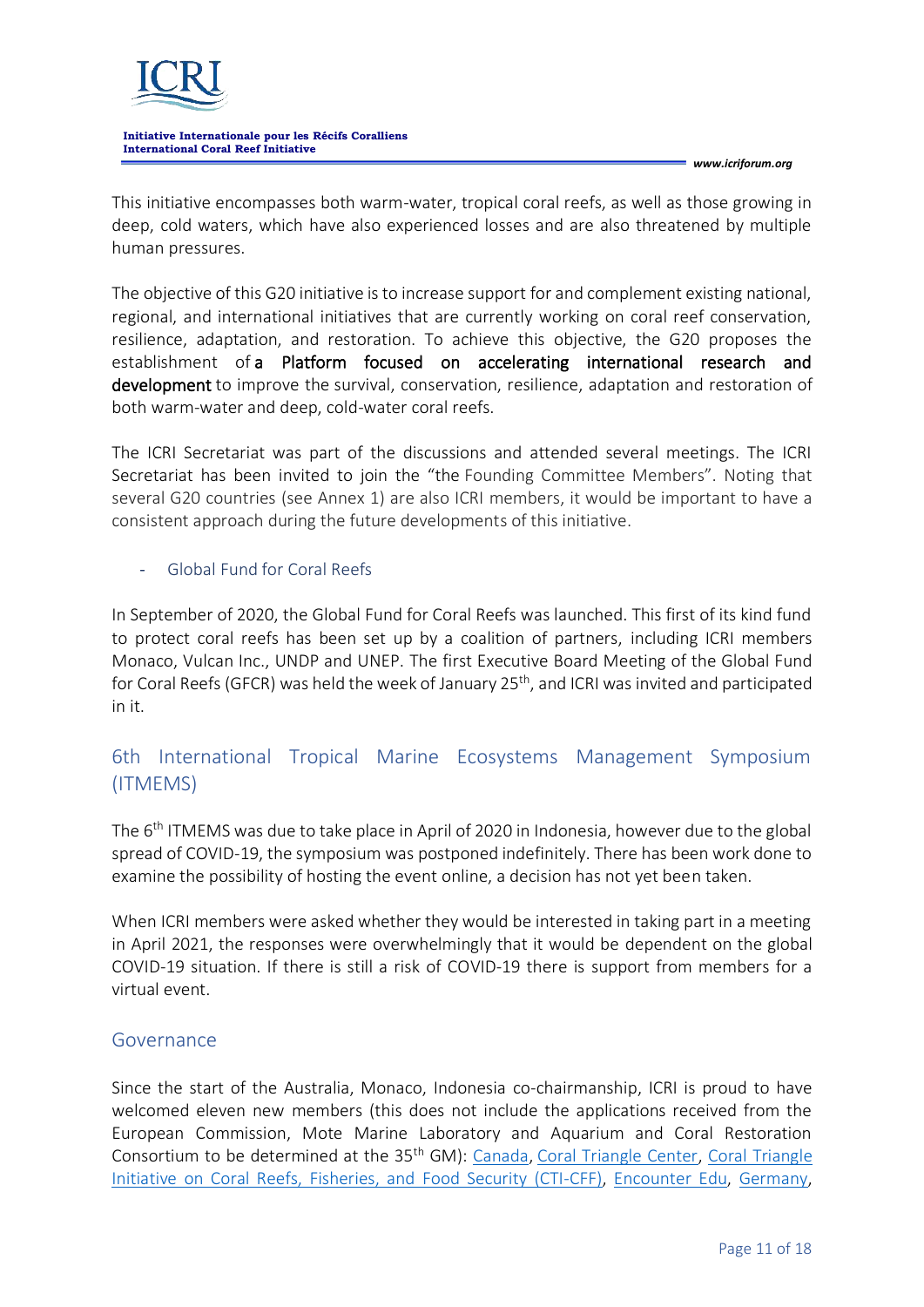

*www.icriforum.org*

[Jordan,](https://www.icriforum.org/members/jordan/) Mars Inc., [Mirpuri Foundation,](https://www.icriforum.org/members/mirpuri-foundation/) Sri Lanka, [Vulcan Inc.,](https://www.icriforum.org/members/vulcan/) and [World Underwater](https://www.icriforum.org/members/confederation-mondiale-des-activites-subaquatiques/)  [Federation \(CMAS\).](https://www.icriforum.org/members/confederation-mondiale-des-activites-subaquatiques/)

ICRI members were asked if they thought given the increased interest in becoming a member whether it is time to update the [Organisation and management procedures](https://www.icriforum.org/documents/organization-and-management-procedures-for-the-international-coral-reef-initiative-2018/) to include new categories. The majority response was that this was not yet needed, although could be considered in the future. A suggestion was made that instead of waiting until the General Meetings to approve new members, special virtual sessions could be held throughout the year.



### *Table 3 - Member opinions on the need to update the management procedures*

## The Future

Table 4 is summarising key topics identified by ICRI members that could be integrated into the future ICRI Plan of Action.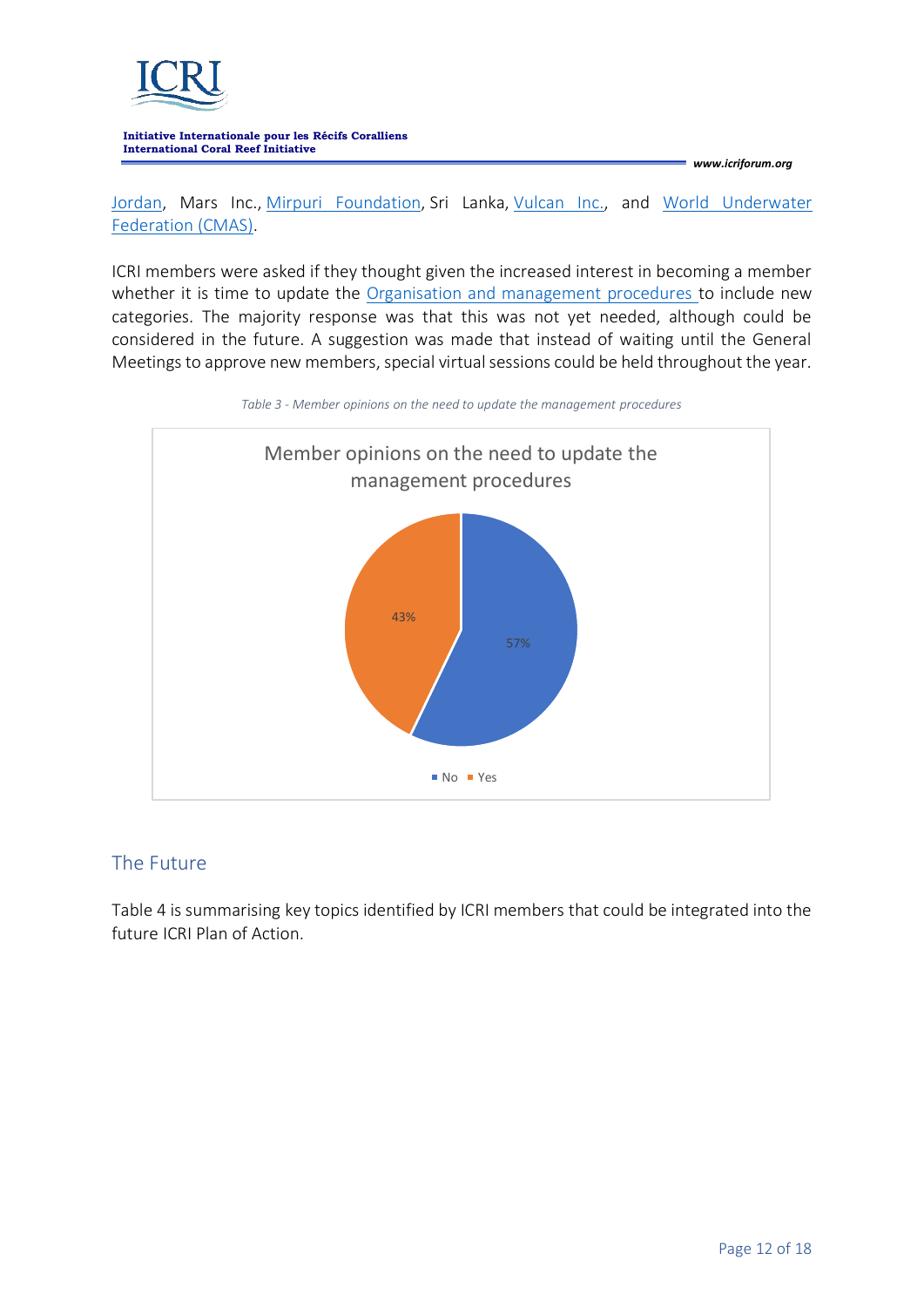



*Table 4 - Priority topics for the next Plan of Action*

### - Additional comments from members

It was suggested that ICRI explore the creation of committees on coral reefs associated ecosystems, but which could also be part of the mandate – i.e., mangroves and seagrass. UNEP would be interested in coordinating a committee on seagrass under ICRI.

*The work completed this year was done thanks to the kind contribution from the Government of Sweden, the Principality of Monaco, the Government of Australia, UNEP and Vulcan Inc.*

### Annexes

Annex 1 – ICRI members who are G20 countries

- Australia
- **Brazil**
- Canada
- France
- **Germany**
- India
- Indonesia
- Japan
- Korea
- **Mexico**
- South Africa
- United Kingdom
- United States of America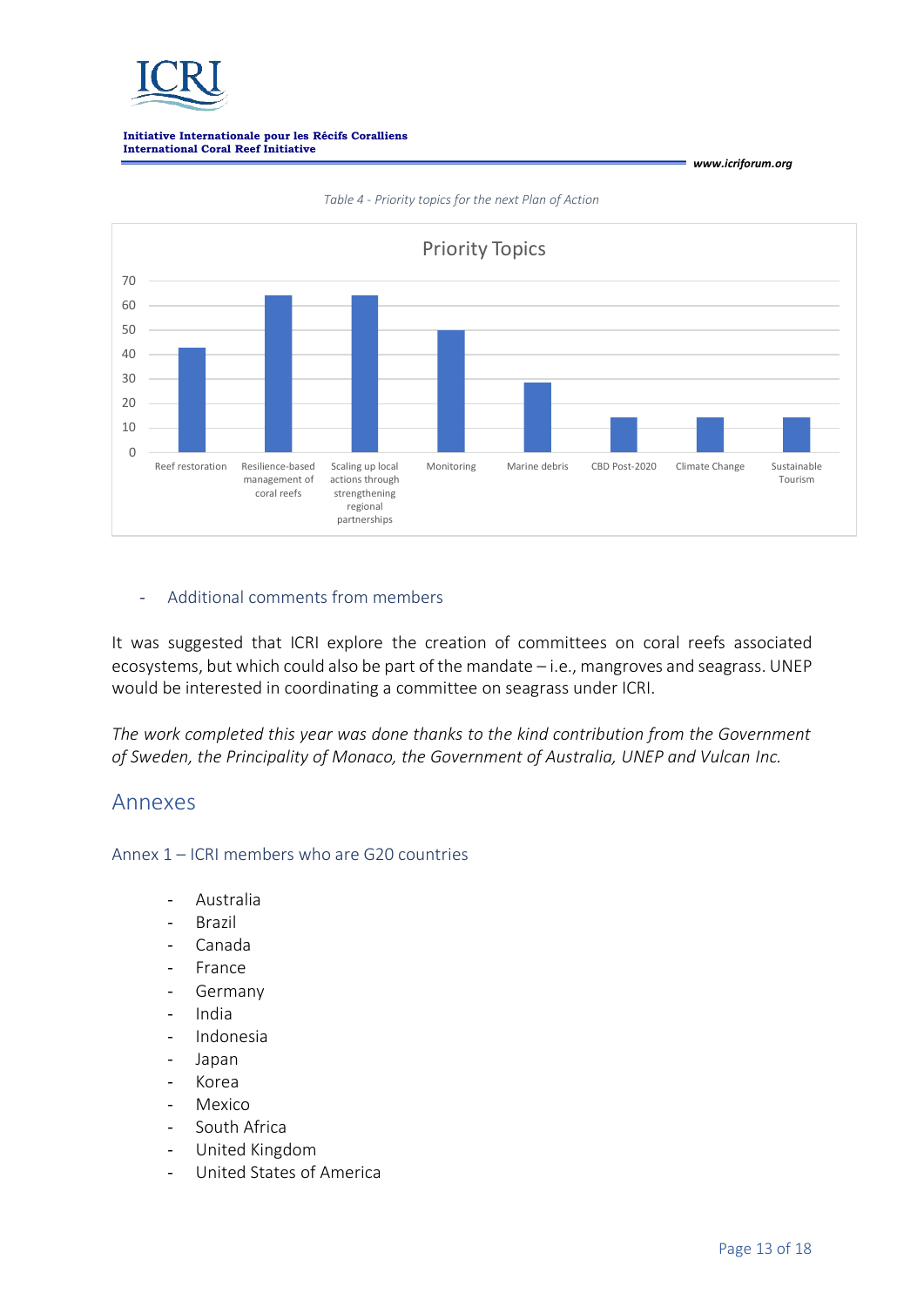

Annex 2 – Replies from members regard to Theme 4 of the 2018-2021 Plan of Action "Help to reduce anthropogenic threats to coral reefs", and whether members have any activities under this theme.

### Australia

- [\\$12.6 m for farmers and organisations across catchment areas from Cairns to Mackay](https://minister.awe.gov.au/ley/media-releases/12-6m-farmers-protect-reef-water-quality)  [\(Queensland, Australia\) to improve Reef water quality:](https://minister.awe.gov.au/ley/media-releases/12-6m-farmers-protect-reef-water-quality) [https://www.philthompson.com.au/media-release-12-6-m-for-farmers-to-protect-reef-water](https://www.philthompson.com.au/media-release-12-6-m-for-farmers-to-protect-reef-water-quality/#:~:text=%2412.6%20M%20for%20Farmers%20to%20Protect%20Reef%20Water,and%20reduce%20sediment%20reaching%20the%20Great%20Barrier%20Reef)[quality/#:~:text=%2412.6%20M%20for%20Farmers%20to%20Protect%20Reef%20Water,and](https://www.philthompson.com.au/media-release-12-6-m-for-farmers-to-protect-reef-water-quality/#:~:text=%2412.6%20M%20for%20Farmers%20to%20Protect%20Reef%20Water,and%20reduce%20sediment%20reaching%20the%20Great%20Barrier%20Reef) [%20reduce%20sediment%20reaching%20the%20Great%20Barrier%20Reef](https://www.philthompson.com.au/media-release-12-6-m-for-farmers-to-protect-reef-water-quality/#:~:text=%2412.6%20M%20for%20Farmers%20to%20Protect%20Reef%20Water,and%20reduce%20sediment%20reaching%20the%20Great%20Barrier%20Reef)
- [24 tonnes of marine debris cleared from Great Barrier Reef](https://minister.awe.gov.au/ley/media-releases/24-tonnes-marine-debris-cleared-great-barrier-reef) in 2019. [https://minister.awe.gov.au/ley/media-releases/24-tonnes-marine-debris-cleared-great](https://minister.awe.gov.au/ley/media-releases/24-tonnes-marine-debris-cleared-great-barrier-reef)[barrier-reef.](https://minister.awe.gov.au/ley/media-releases/24-tonnes-marine-debris-cleared-great-barrier-reef)
- ReefClean project launched online campaigns to reduce marine litter: [https://minister.awe.gov.au/ley/media-releases/reefclean-goes-digital-ditch-marine-litter.](https://minister.awe.gov.au/ley/media-releases/reefclean-goes-digital-ditch-marine-litter)
- [\\$1.8 million boost for community partnerships supporting healthy waterways for the Great](https://minister.awe.gov.au/ley/media-releases/supporting-healthy-waterways-great-barrier-reef)  [Barrier Reef: https://minister.awe.gov.au/ley/media-releases/supporting-healthy-waterways](https://minister.awe.gov.au/ley/media-releases/supporting-healthy-waterways-great-barrier-reef)[great-barrier-reef.](https://minister.awe.gov.au/ley/media-releases/supporting-healthy-waterways-great-barrier-reef)
- [Two-year-pilot sees reduction of hundreds of tonnes of nitrogen used on farms:](https://minister.awe.gov.au/ley/media-releases/two-year-pilot-sees-reduction-hundreds-tonnes-nitrogen-used-farms) [https://minister.awe.gov.au/ley/media-releases/two-year-pilot-sees-reduction-hundreds](https://minister.awe.gov.au/ley/media-releases/two-year-pilot-sees-reduction-hundreds-tonnes-nitrogen-used-farms)[tonnes-nitrogen-used-farms.](https://minister.awe.gov.au/ley/media-releases/two-year-pilot-sees-reduction-hundreds-tonnes-nitrogen-used-farms)
- \$28.6 million to help control coral-eating Crown of Thorns Starfish: [https://minister.awe.gov.au/ley/media-releases/crown-thorns-starfish-control-secured.](https://minister.awe.gov.au/ley/media-releases/crown-thorns-starfish-control-secured)
- \$10m to deliver on-ground activities to improve the quality of water entering the Reef. More information[: https://statements.qld.gov.au/statements/90203.](https://statements.qld.gov.au/statements/90203)
- Reef Guardian Councils committed to another four years in the program: [https://www.gbrmpa.gov.au/our-partners/reef-guardian-councils.](https://www.gbrmpa.gov.au/our-partners/reef-guardian-councils)
- [Fisheries reforms](https://www.daf.qld.gov.au/business-priorities/fisheries/sustainable/fisheries-reforms) ensure the sustainability of Queensland's commercial fishing industry: [https://www.daf.qld.gov.au/business-priorities/fisheries/sustainable/fisheries-reforms.](https://www.daf.qld.gov.au/business-priorities/fisheries/sustainable/fisheries-reforms)
- [Reef Knowledge System publicly released:](https://gbrmpa.e-newsletter.com.au/pub/pubType/EO/pubID/zzzz5f8cbf89caa95670/interface.html) [https://reefiq.gbrmpa.gov.au/ReefKnowledgeSystem.](https://reefiq.gbrmpa.gov.au/ReefKnowledgeSystem)
- Reef regulations for minimum practice standards in place for cattle grazing and banana production: [https://www.qld.gov.au/environment/agriculture/sustainable-farming/reef/reef](https://www.qld.gov.au/environment/agriculture/sustainable-farming/reef/reef-regulations)[regulations](https://www.qld.gov.au/environment/agriculture/sustainable-farming/reef/reef-regulations)
- GBR Intervention Policy released[: https://elibrary.gbrmpa.gov.au/jspui/handle/11017/3674](https://elibrary.gbrmpa.gov.au/jspui/handle/11017/3674)

### Canada

- Under the Presidency of the Kingdom of Saudi Arabia, the G20 recently launched *the Coral Reef R&D Accelerator Platform* aimed at international research and development to improve the survival, conservation, resilience, adaptation and restoration of both warm-water and deep, cold-water coral reefs.
- Canada is also a founding member of *The Ocean Risk and Resilience Action Alliance* (ORRAA), a multi-sector collaboration committed to driving investment into coastal natural capital through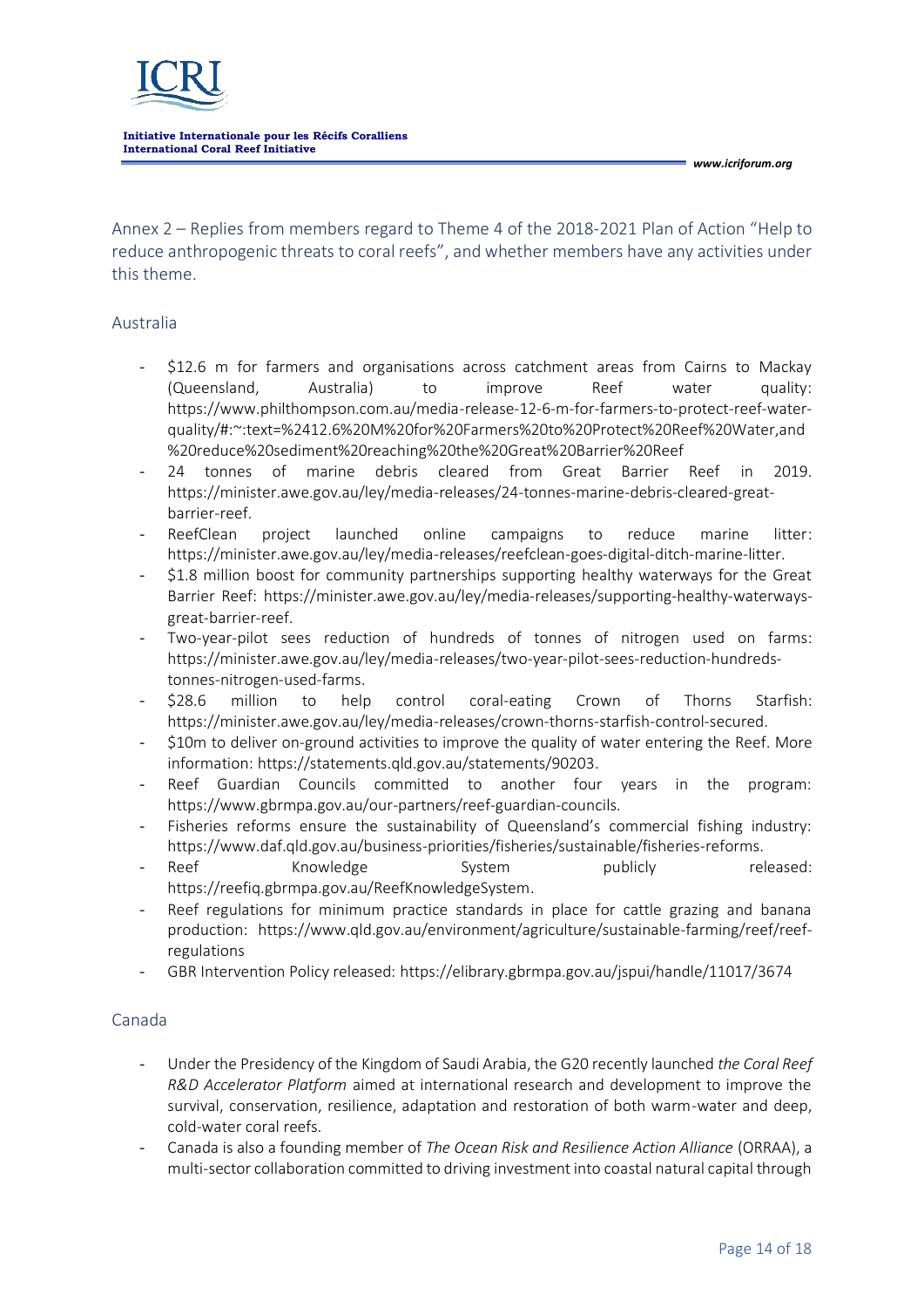

*www.icriforum.org*

the development of innovative finance solutions that reduce vulnerability and build resilience in the most exposed and vulnerable regions and communities. ORRAA mobilises governments, financial institutions, the insurance industry, conservation organizations, communities and other stakeholders, to unlock the scale of finance required to help mitigate and adapt to the impacts of climate change and ocean risk. ORRAA's work, with grant funding from Canada for 2020/21 and endorsed by the G7's Environment Ministerial in 2019, contributes to disaster risk reduction and climate adaptation in countries that often lack the financial resources to build resilience and to fund relief, recovery and post-disaster reconstruction efforts, particularly in Small Island Developing States (SIDS) and Least Developed Countries (LDCs). Through the effective use of finance and insurance tools, ORRAA's mission is to drive \$500 million of investment into nature-based solutions by 2030.

### **COBSEA**

- A review of national and regional legal and policy frameworks relevant to marine and coastal spatial planning (MCSP) is being undertaken through desktop research and consultation with COBSEA countries. The review will identify recommendations on enabling conditions for wider use of MCSP in marine and coastal ecosystem-based management and as a contribution to development of a sustainable blue economy. Findings will be presented to the 25<sup>th</sup> Intergovernmental Meeting of COBSEA for consideration.
- A review on nutrient pollution as a transboundary challenge in the East Asian Seas region was initiated in December 2020. Work is carried out in collaboration with the Global Partnership on Nutrient Management (GPNM) and with initial funding from the Swedish Ministry of Environment. The study will map existing knowledge on the main sources and impacts of nutrient pollution in the coastal and marine environment; compile information on prevention and reduction commitments, targets and measures, and related monitoring and assessment; identifying gaps and potential priorities. The findings of the review will be presented to the  $25<sup>th</sup>$ Intergovernmental Meeting (IGM) of COBSEA in 2021.
- The [Second Regional Ocean Policy Dialogue](https://cobsea.us4.list-manage.com/track/click?u=48c4e07b93b4627951f96ab06&id=2582a175c5&e=7218ca3c51) was held virtually on 15-16 December, organized by the Organisation for Economic Cooperation and Development (OECD) and the Indonesian Coordinating Ministry for Maritime Affairs in collaboration with COBSEA, ASEAN Secretariat and the ESCAP. Under the theme 'Financing Solutions to Address Marine Plastics Pollution in Southeast Asia', the Dialogue explored interlinked issues of policy coherence, ocean finance and marine plastics pollution. The dialogue forms part of OECD's *Sustainable Ocean for All* initiative and built on the [Regional Policy Dialogue](https://cobsea.us4.list-manage.com/track/click?u=48c4e07b93b4627951f96ab06&id=ad65e7bf7e&e=7218ca3c51) organized by OECD in collaboration with COBSEA in Indonesia in December 2019.
- Extensive work towards implementation of th[e COBSEA Regional Action Plan on Marine Litter,](https://www.unenvironment.org/cobsea/resources/policy-and-strategy/cobsea-regional-action-plan-marine-litter-2019-rap-mali) including development of harmonized national marine litter monitoring programmes, hotspot and leakage assessment, identification and application of market-based solutions, development of national marine litter plans and/or reduction roadmaps, and outreach. e.g., SEA circular project<https://www.sea-circular.org/>
- A review of c. 400 scientific publications on marine plastic pollution in 13 countries in South-East and East Asia was conducted, in partnership with the National University of Singapore (NUS). The [review](https://cobsea.us4.list-manage.com/track/click?u=48c4e07b93b4627951f96ab06&id=834627fe91&e=7218ca3c51) includes a [comprehensive report](https://cobsea.us4.list-manage.com/track/click?u=48c4e07b93b4627951f96ab06&id=077f78c62f&e=7218ca3c51) of published plastic pollution research, policies and initiatives in ASEAN+3 as well as a [searchable database of research](https://cobsea.us4.list-manage.com/track/click?u=48c4e07b93b4627951f96ab06&id=0ed2d7428c&e=7218ca3c51) and a series of graphics.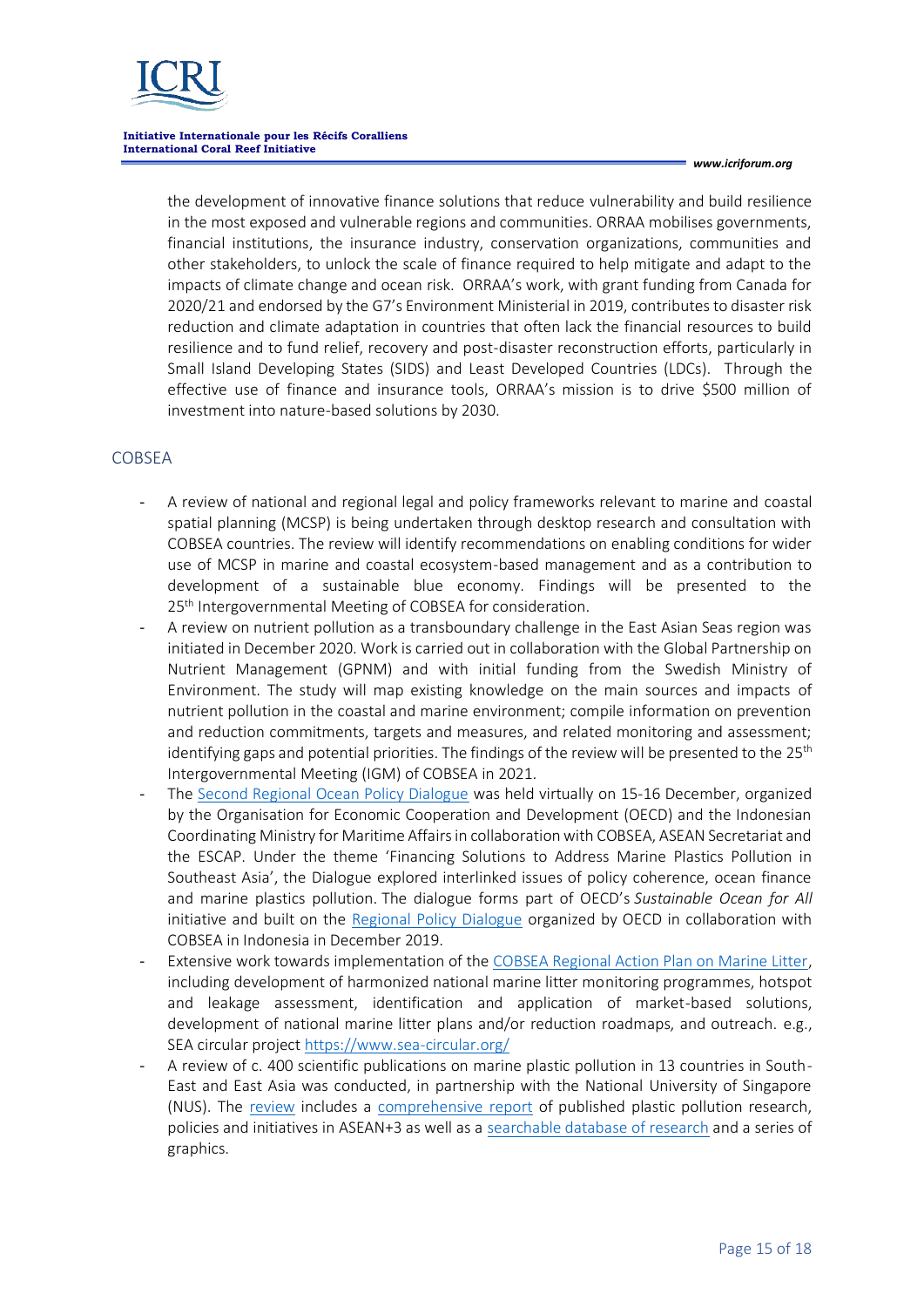

*www.icriforum.org*

- COBSEA and UNEP organized the second annual SEA of Solutions partnership event on preventing plastic pollution from 24-26 November. The event was co-hosted by the Government of Viet Nam and was held as hybrid virtual/in-person event. SOS 2020 encompassed 5 sessions conducted in plenary including a high-level session with messages by ministers from ten countries, a session focused on finance, and a technical session focusing on Viet Nam: 10 parallel sessions, 11 side events and 19 exhibition booths, all accessible through a virtual platform. A total of more than 800 participants took part through the online platform, and many more in person in Hanoi. All event content is available on-demand at <http://sos2020.sea-circular.org/>

### France

- France is leading a study to identify and regulate the main chemical pollutants impacting coral reefs and their sources. If interesting for other ICRI members we could report and share the results of this study (2022 at the earliest).

### Germany

- Start of the preparation phase of a new project "CoralCarib: Pioneering a new strategic approach for conserving and restoring Caribbean coral reef ecosystems that targets Climate Resilient Refuges" implemented by The Nature Conservancy, as part of the International Climate Initiative (IKI) of the Federal Ministry for the Environment, Nature Conservation and Nuclear Safety (BMU).
- Publication of a booklet entitled "Blue Nature-based Solutions in Nationally Determined [Contributions: A booklet for Successful Implementation](https://gridarendal-website-live.s3.amazonaws.com/production/documents/:s_document/610/original/NbS_in_NDCs._A_Booklet_for_Successful_Implementation.pdf?1606858312)" by the Blue Solutions Project, a global project implemented in partnership by [GIZ,](https://www.giz.de/en/html/index.html) [GRID-Arendal,](https://www.grida.no/) [IUCN](https://www.iucn.org/) and [UN Environment,](https://www.unep.org/) financed by the BMU through IKI. It provides solutions and best practices on how essential ecosystems such as coral reefs can be rehabilitated, conserved and managed sustainably for future generations. It offers a deep dive into how existing examples on coastal and marine Nature-based Solution can inform and inspire the *design* and the *implementation of Nationally Determined Contributions (NDC)* – including for NDC transparency and review cycles – in the national, sub-national and even project-level context.
- Hosting including financial contribution of a policy event by BMU as part of the International Coral Reef Symposium (ICRS); event needed to be postponed because of COVID19, now expected in July 2021.
- Global Fund for Coral Reefs: the German Federal Ministry for Economic Cooperation and Development supports UNDP's new Global Fund for Coral Reefs with a contribution of 3 Mio. Euro in order to protect priority coral reef sites and transform the livelihoods of coral reefdependent communities and sectors in development countries.

### ICRS

- ICRS's Plan of Action, and particularly its "Pledge4CoralReefs", provides encouragement to ICRS members to take appropriate action[: http://coralreefs.org/plan-of-action/](http://coralreefs.org/plan-of-action/)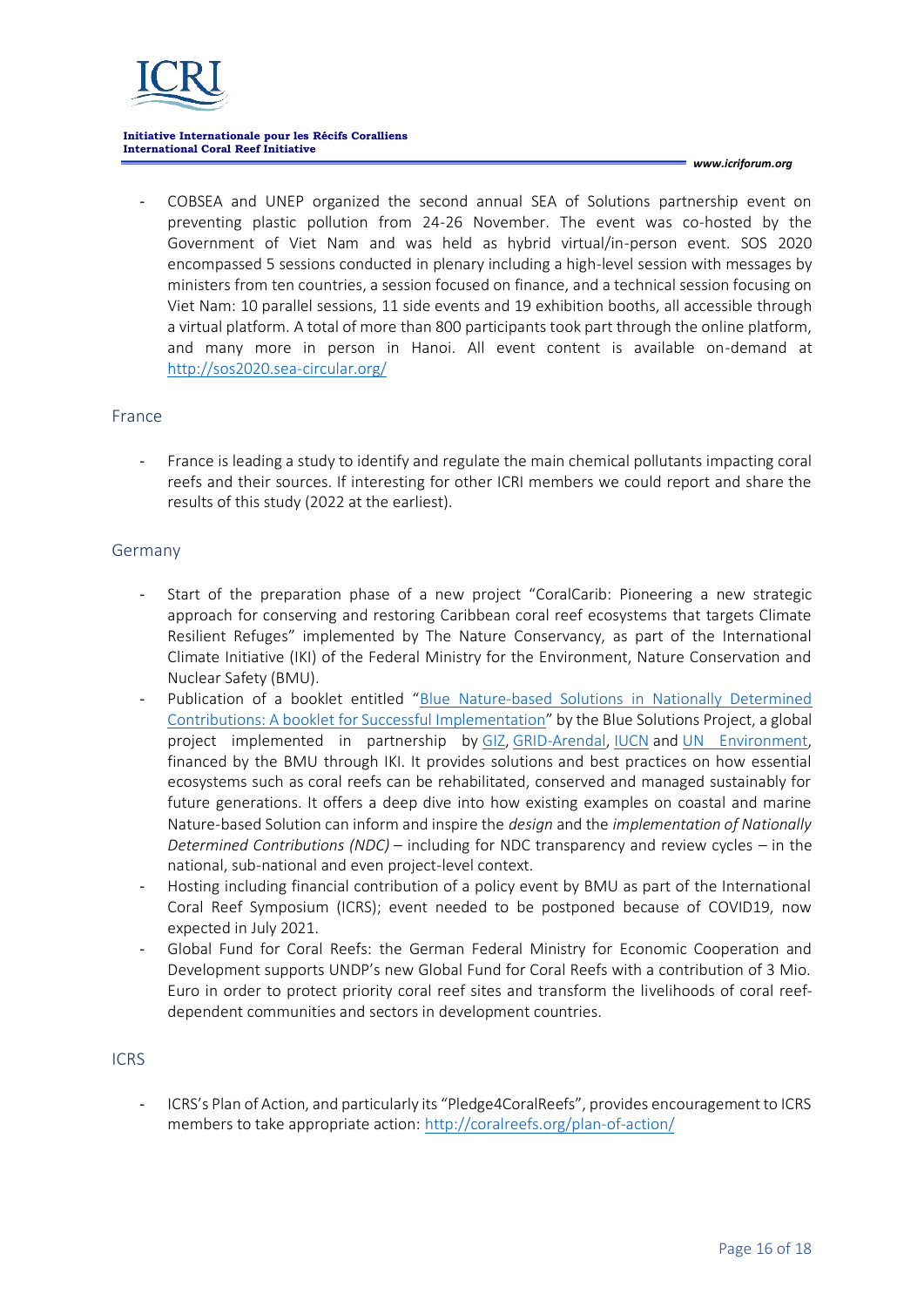*www.icriforum.org*

### Maldives

- The Maldives Government initiated a nationwide coral reef restoration and rehabilitation program intended to directly address means of both restoring coral reefs sustainably over a long period of time and assess how coral reefs are being degraded.
- In an effort to alleviate fishing pressure on reef associated fauna and related impacts on coral reefs as well support national fisheries, the Government of Maldives has heavily invested in research and development of Mariculture within the country.

### Myanmar

- An awareness arising program to the local communities is implementing at the western Coast of the Ayeyarwady Region especially at the tourism development areas by Marine Science Department from Pathein University jointly working with Myanmar Dive Center, Myanmar Diver Association, Fishery Department and various stakeholders. The activities are targeted to reduce the negative effects on coral reefs by unregulated fishing, and anchoring, waste accumulation, unregulated sport diving, especially on the coral production for the local market.

### Reef- World Foundation

The Green Fins Disinfecting Guidelines provide marine tourism operators with guidance on how to follow disinfecting regulations in line with COVID-19 with minimal environmental impact.

### SPC

- SPREP is the dedicated regional organisation looking after this type of issue. However, regional organisations working on pelagic fisheries have identified a potential issue with drifting fish aggregating devices (FADs) where lost or abandoned FADs may contribute to waste production which may impact coral reefs. The scale of this issue is not clearly known, so they are currently collecting data on this (e.g., [https://www.wcpfc.int/node/46723\)](https://www.wcpfc.int/node/46723) and working with RMI and FSM to get community based- information.
- While identifying whether this is a serious issue for the Pacific, to reduce the impact, SPC and WCPFC in partnership with industry and NGOs are developing biodegradable FAD designs (a summary of the latest global biodegradable FAD design work [https://www.wcpfc.int/node/46707\)](https://www.wcpfc.int/node/46707), which adapts work in other Ocean areas. SPC currently have a WCPFC project (EU/US/ISSF-funded) working with industry and ISSF to investigate effective bio-degradable FAD designs. It is just beginning

### UNEP

- The updated UNEP coral bleaching futures report using the latest IPCC climate model data
- Supporting the development of the Global Fund for Coral Reefs